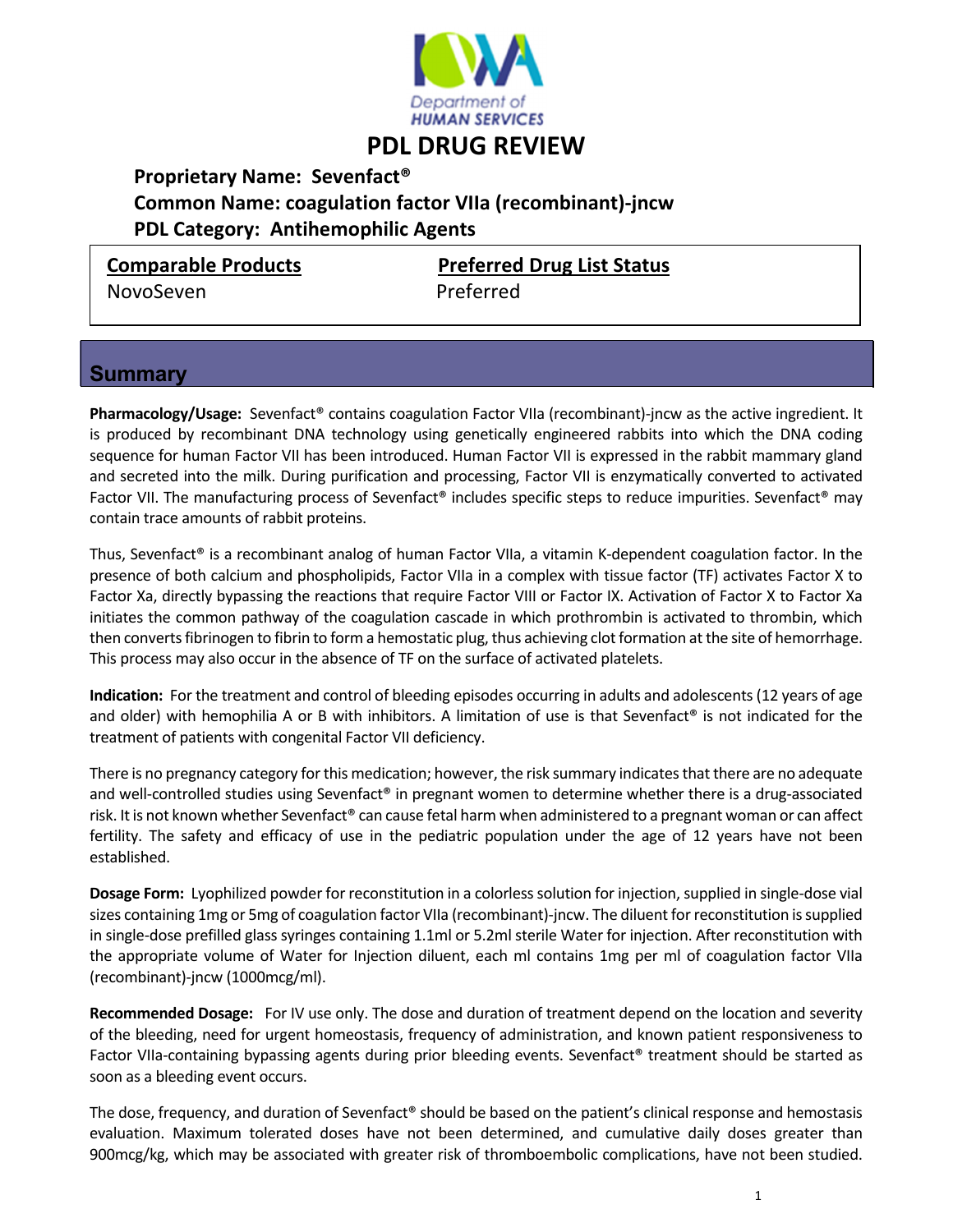Dose adjustment may be required if the patient has received other procoagulant therapies prior to treatment with Sevenfact®.

*For mild and moderate bleeding*, the recommended dosing regimen is 75mcg/kg repeated every 3 hours until hemostasis is achieved. Continue therapy to support healing and prevent recurrent hemorrhage after hemostasis to maintain the hemostatic plug. The site and severity of bleeding should determine therapy duration. Or, administer an initial dose of 225mcg/kg; if hemostasis is not achieved within 9 hours, additional 75mcg/kg doses may be administered every 3 hours as needed to achieve hemostasis. Consider alternative treatments if successful control of bleeding does not occur within 24 hours of the first administration of Sevenfact®. Consider the following factors when choosing the initial dose of Sevenfact®:

- The severity and site of bleeding and need for urgent hemostasis
- Frequency of administration
- Known patient responsiveness to Factor VIIa‐containing bypassing agents during prior bleeding events.

*For severe bleeding*, the recommended dosing regimen is 225mcg/kg initially, followed if necessary 6 hours later with 75mcg/kg every 2 hours until hemostasisis achieved. With subsequent dosing, after achieving hemostasis, base the decision for dosing on clinical assessment and the type of bleeding. Consider the risk of thrombosis with subsequent dosing after achieving hemostatic efficacy. Continue therapy to support healing and prevent recurrent hemorrhage. The site and severity of bleeding and the use of other procoagulant therapies should determine therapy duration.

The safety and efficacy of Sevenfact<sup>®</sup> in patients >65 years of age have not been assessed in clinical trials. The presence of age-related comorbidities and the attendant risks associated with thrombotic and thromboembolic events should be considered when administering Sevenfact® to patients older than 50 years of age.

**Drug Interactions:**  Clinical experience with pharmacologic use of Factor VIIa‐containing products indicates an elevated risk of serious thrombotic events when used simultaneously with activated prothrombin complex concentrates.

**Box Warning:** Sevenfact® has a box warning regarding the increased risk of thrombosis. Serious arterial and venous thrombotic events may occur following administration of Sevenfact®. Discuss the risks and explain the signs and symptoms of thrombotic and thromboembolic events to patients who will receive Sevenfact®. In addition, monitor patients for signs or symptoms of activation of the coagulation system and for thrombosis.

**Common AdverseDrug Reactions:** *There was no placebo data to compare with in the prescribing information.* There were 27 subjects in study 1; there were a total of 7 adverse reactions that were observed in two subjects (7.4%). These adverse reactions included infusion site discomfort (4), infusion site hematoma (2), and body temperature increased (1). There were 15 subjects in study 2; there were a total of three subjects (20%) who experienced 4 adverse reactions. These reported adverse events included dizziness (2), headache (1), and infusion related reaction (1).

There is limited information about the safety of Sevenfact® in patients with a history of arterial or venous thromboembolic disease, as such patients were excluded from Sevenfact® trials. Serious arterial and venous thrombotic reactions can occur with Sevenfact®. Certain patients may have increased risk of thromboembolic events with use of Sevenfact®, such as those with a history of atherosclerotic disease, coronary artery disease, cerebrovascular disease, crush injury, septicemia, thromboembolism, or history of congenital or acquired hemophilia receiving concomitant treatment with other hemostatic agents. Monitor patients receiving Sevenfact® for the development of signs and symptoms of activation of the coagulation system or thrombosis.

In the studies performed, no patients tested positive for neutralizing antibodies. Nevertheless, neutralizing antibodies may occur with the use of Sevenfact®. If treatment with Sevenfact® does not result in adequate hemostasis, then suspect development of neutralizing antibody as the possible cause and perform testing as clinically indicated. Neutralizing antibodies to other Factor VIIa‐containing products have been observed in congenital Factor VII-deficient patients. Sevenfact<sup>®</sup> has not been studied in this patient population.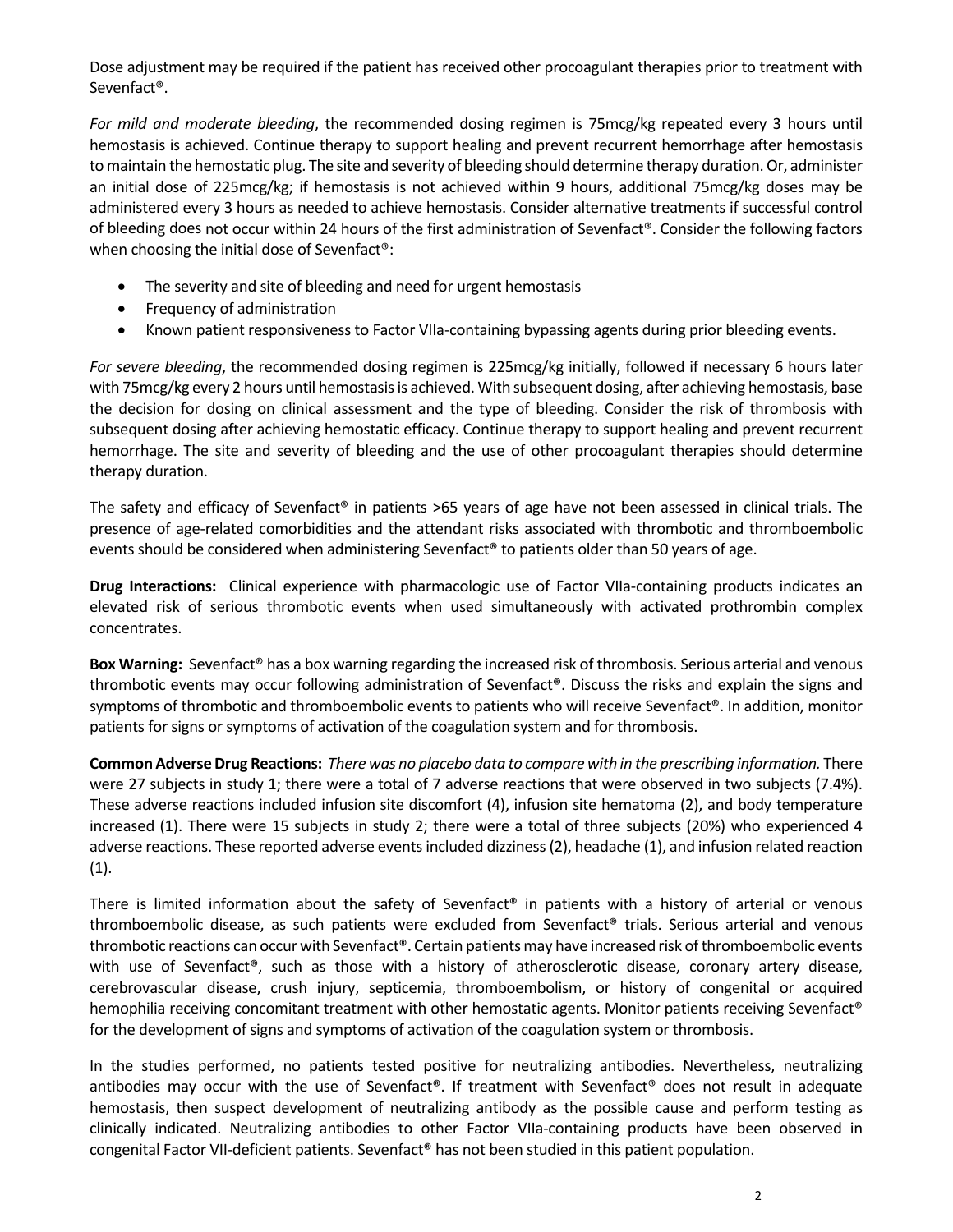**Contraindications:**  In:

- Known allergy to rabbits or rabbit proteins. Exposure to Sevenfact<sup>®</sup> in these patients can result in severe hypersensitivity reaction
- Patients with severe hypersensitivity reaction to Sevenfact® or any of its components. Exposure to Sevenfact<sup>®</sup> in these patients can result in severe hypersensitivity reaction.

**Manufacturer:** Laboratoire Francais du Fractionnement; Distributed by HEMA Biologics.

**Analysis:**  The safety and efficacy of Sevenfact® for the treatment of bleeding episodes were assessed in Study 1, a multicenter, randomized, open‐label crossover of two initial dose regimens that included subjects with hemophilia A or B with inhibitors (N=27) who were treated for 468 bleeding events, of which 465 were mild or moderate and 3 were severe bleeding events. Of the 27 subjects, 5 were 12 to ˂18 years of age and they experienced 79 bleeding events. All subjects were male and primarily Caucasian (93%), with a mean age of 31 years (range 12-54) and median of 10 bleeding episodes in the 6 months prior to study entry. Overall, target joint(s)/bleeding site(s) were reported in 63% of subjects at study entry. All doses of Sevenfact® were given at home or in the clinic.

Of the 468 bleeding events that were treated, 82% were spontaneous and the remaining (18%) were traumatic bleeding episodes; 465 were mild or moderate bleeding events and 3 were severe. Most of the bleeding events (98%) were treated at home, with 88% treated within one hour of recognition of bleeding. The primary endpoint was successful treatment of mild or moderate bleeding episode at 12 hours after initial Sevenfact<sup>®</sup> dose administration. Success was defined by a combination of the following: subject's response of 'good' or 'excellent' using a 4-point hemostatic efficacy scale, no further treatment with Sevenfact® beyond the 12-hour time point, no other hemostatic treatment needed for the bleeding episode, no administration of blood products, and no increase in pain beyond 12 hours. See table below for the hemostatic efficacy scale, which was adapted from the prescribing information.

| Patient and/or<br><b>Healthcare Provider</b><br>Evaluation | <b>Therapeutic Response</b>    | Description                                                                                                                                                              |  |
|------------------------------------------------------------|--------------------------------|--------------------------------------------------------------------------------------------------------------------------------------------------------------------------|--|
| <b>None</b>                                                | Lack of hemostatic<br>efficacy | No noticeable effect of the treatment on bleeding or worsening of<br>subject's condition. Continuation with study drug was needed                                        |  |
| Moderate                                                   | Lack of hemostatic<br>efficacy | Some effect of treatment on bleeding was noticed but bleeding<br>continued & required continued treatment with study drug                                                |  |
| Good                                                       | Hemostatic efficacy            | Symptoms of the bleeding largely reduced by treatment but not<br>completely disappeared. Symptoms had improved enough to not<br>require more infusions of the study drug |  |
| Excellent                                                  | Hemostatic efficacy            | Full relief of pain & cessation of objective signs of bleeding. No<br>additional infusion of study drug was required                                                     |  |

The primary efficacy analysis compared hemostatic efficacy of each dosing regimen with a prespecified objective performance criterion (OPC) of 55%. This OPC was based on historical data for hemostatic efficacy of bypassing agents. This study was powered to detect a 15% improvement over OPC for each dosing regimen. Results can be seen in the table below, which was adapted from the prescribing information.

Of the 465 mild or moderate bleeding episodes, 17 bleeding events were not evaluable due to missing a hemostatic efficacy assessment at 12 hours. The proportion of mild or moderate bleeding events with hemostatic efficacy at 12 hours was 82% in the 75mcg/kg dose regimen group and 91% in the 225mcg/kg dose regimen group. Hemostatic efficacy was assessed in 79 bleeding events in the 5 adolescent subjects. For the 75mcg/kg dose regimen, hemostatic efficacy was 93% and for the 225mcg/kg dose regimen it was 91%.